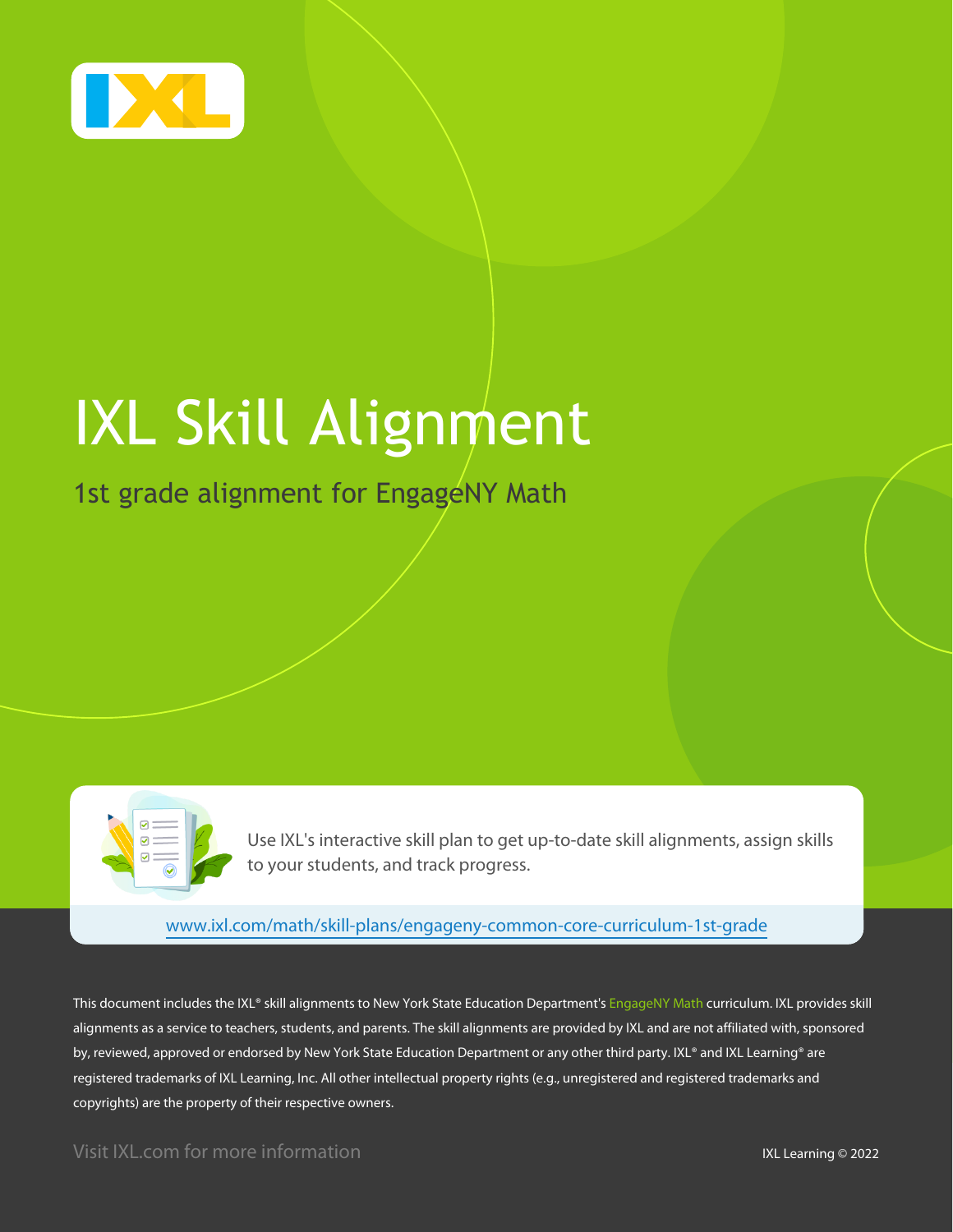

### Sums and Differences to 10

### **Topic A: Embedded Numbers and Decompositions**

| <b>Textbook section</b> | <b>IXL skills</b>                                                               |
|-------------------------|---------------------------------------------------------------------------------|
| Lesson 1                | 1. Show numbers on ten frames - up to 10 8ET                                    |
|                         | Also consider<br>• Count on ten frames - up to 10 PLC                           |
| Lesson 2                | 1. Take apart numbers up to 10: words F58<br>2. Decompose a number up to 10 XD9 |
|                         | Also consider<br>• Complete the addition sentence - make 5 WBV                  |
| l esson 3               | 1. One more on frames - up to 10 6UB                                            |

### **Topic B: Counting On from Embedded Numbers**

| <b>Textbook section</b> | <b>IXL skills</b>                              |
|-------------------------|------------------------------------------------|
| Lesson 4                | 1. Take apart 6 HKR                            |
|                         | 2. Take apart 7 NYK                            |
| Lesson 5                | 3. Complete the addition sentence - make 6 BW8 |
|                         | 4. Complete the addition sentence - make 7 SMG |
|                         | Also consider                                  |
|                         | • Put together cubes - sums of 6 and 7 DDD     |
| Lesson 6                | 1. Take apart 8 QZ8                            |
|                         | 2. Take apart 9 WEC                            |
| Lesson 7                | 3. Complete the addition sentence - make 8 FNB |
|                         | 4. Complete the addition sentence - make 9 FNN |
|                         | Also consider                                  |
|                         | • Put together cubes - sums of 8 and 9 CL7     |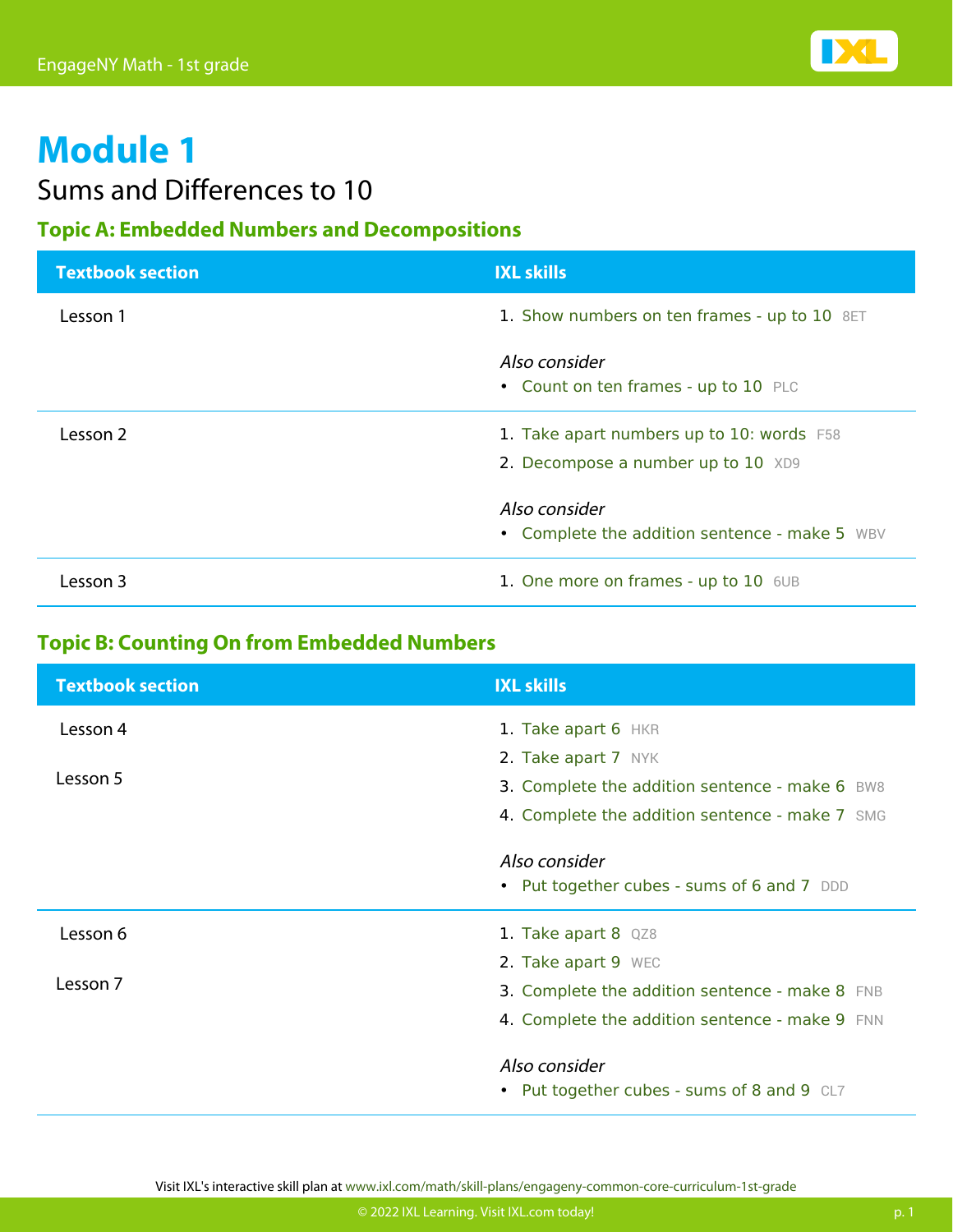- Lesson 8 1. [Take apart 10](https://www.ixl.com/math/grade-1/take-apart-10) [D5J](https://www.ixl.com/math/grade-1/take-apart-10)
	- 2. [Take apart 10: addition sentences](https://www.ixl.com/math/grade-1/take-apart-10-addition-sentences) [PFH](https://www.ixl.com/math/grade-1/take-apart-10-addition-sentences)
	- 3. [Count to fill a ten frame](https://www.ixl.com/math/grade-1/count-to-fill-a-ten-frame) [6CB](https://www.ixl.com/math/grade-1/count-to-fill-a-ten-frame)
	- 4. [Complete the addition sentence make ten](https://www.ixl.com/math/grade-1/complete-the-addition-sentence-make-ten) [5MN](https://www.ixl.com/math/grade-1/complete-the-addition-sentence-make-ten)

#### Also consider

• [Put together cubes - sums up to 10](https://www.ixl.com/math/grade-1/put-together-cubes-sums-up-to-10) [DF6](https://www.ixl.com/math/grade-1/put-together-cubes-sums-up-to-10)

### **Topic C: Addition Word Problems**

| <b>Textbook section</b> | <b>IXL skills</b>                                                         |
|-------------------------|---------------------------------------------------------------------------|
| Lesson 9                | 1. Addition word problems with pictures - sums up<br>to 10 F6L            |
|                         | 2. "Add to" word problems with result unknown -<br>sums up to 10 Q9T      |
|                         | Also consider                                                             |
|                         | • Add with pictures - sums up to 10 H6S                                   |
|                         | • Addition word problems - sums up to 10 P6D                              |
| Lesson 10               | 1. Add with cubes - sums up to 10 E8D                                     |
|                         | 2. Addition sentences up to 10: what does the<br>model show? F9B          |
|                         | 3. "Put together" word problems with total<br>unknown - sums up to 10 55J |
|                         | Also consider                                                             |
|                         | • Addition sentences up to 10: which model<br>matches? E5U                |
|                         | • Addition sentences for word problems - sums up<br>to 10 ZE8             |
| Lesson 11               | 1. Addition word problems with change unknown -<br>up to 10 JZX           |
| Lesson 12               |                                                                           |
| Lesson 13               |                                                                           |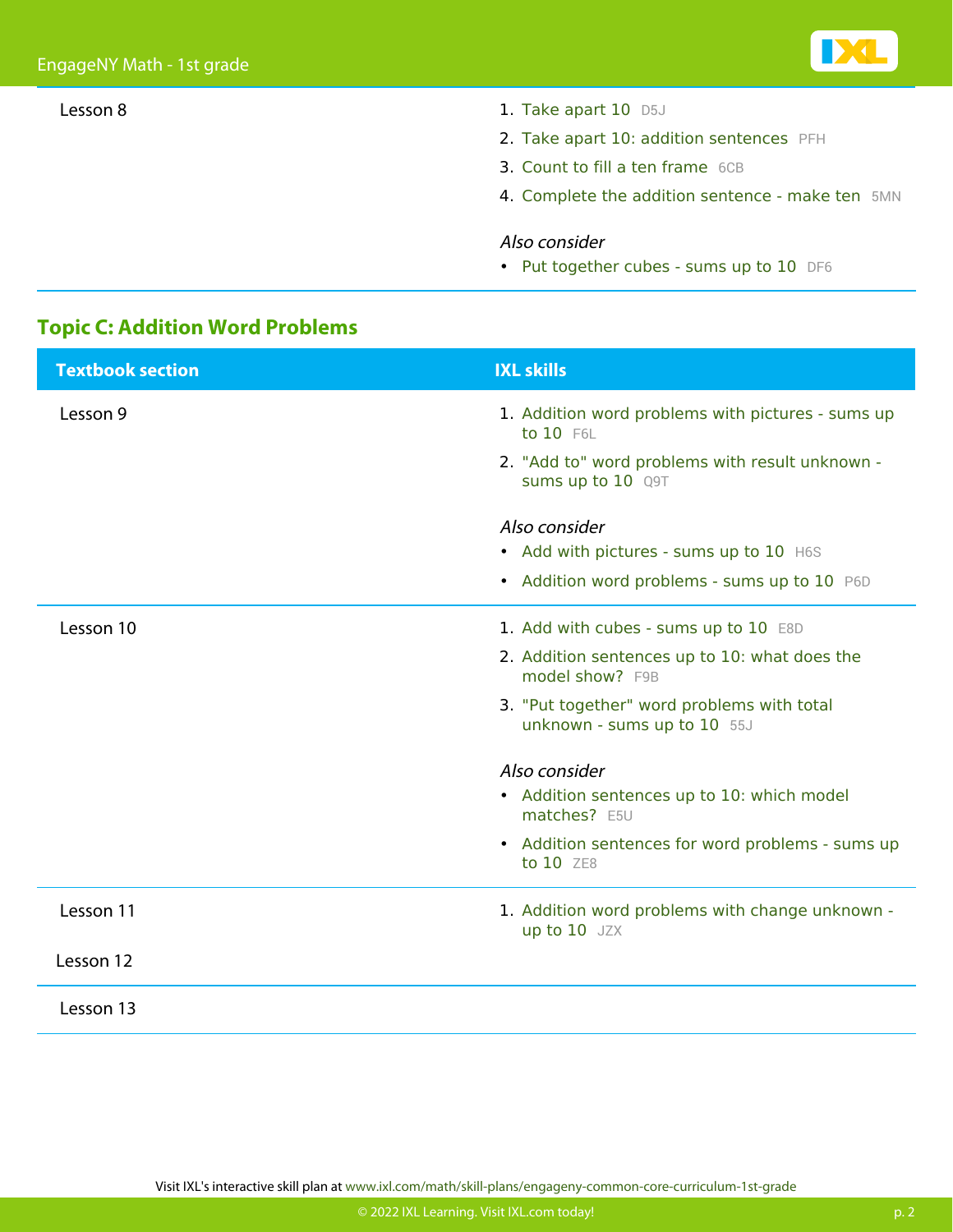

### **Topic D: Strategies for Counting On**

| <b>Textbook section</b> | <b>IXL skills</b>                                                 |
|-------------------------|-------------------------------------------------------------------|
| Lesson 14               | 1. Adding 1 HRU                                                   |
|                         | 2. Adding $2$ 5ZD                                                 |
| Lesson 15               | 3. Adding 3 YJB                                                   |
| Lesson 16               | 1. Find the missing addend DDJ                                    |
|                         | Also consider                                                     |
|                         | • Take apart numbers up to 10: addition<br>sentences TRS          |
|                         | • Count on to solve addition word problems - sums<br>up to 10 LQA |

### **Topic E: The Commutative Property of Addition and the Equals Sign**

| <b>Textbook section</b> | <b>IXL skills</b>                                                                |
|-------------------------|----------------------------------------------------------------------------------|
| Lesson 17               | 1. Addition sentences to 10: which is true? LQC                                  |
| Lesson 18               | 2. Balance addition equations - sums up to 10 K99                                |
|                         | Also consider<br>• Ways to make a number using addition - sums<br>up to $10$ D9Q |
|                         | • Addition sentences to 10: true or false? 5TG                                   |
| Lesson 19               | 1. Related addition facts - sums up to 10 R8A                                    |
|                         | Also consider                                                                    |
|                         | • Write addition sentences to describe pictures -<br>Sums to 10 BPY              |
| Lesson 20               | 1. Adding $1, 2$ , and $3$ CWY                                                   |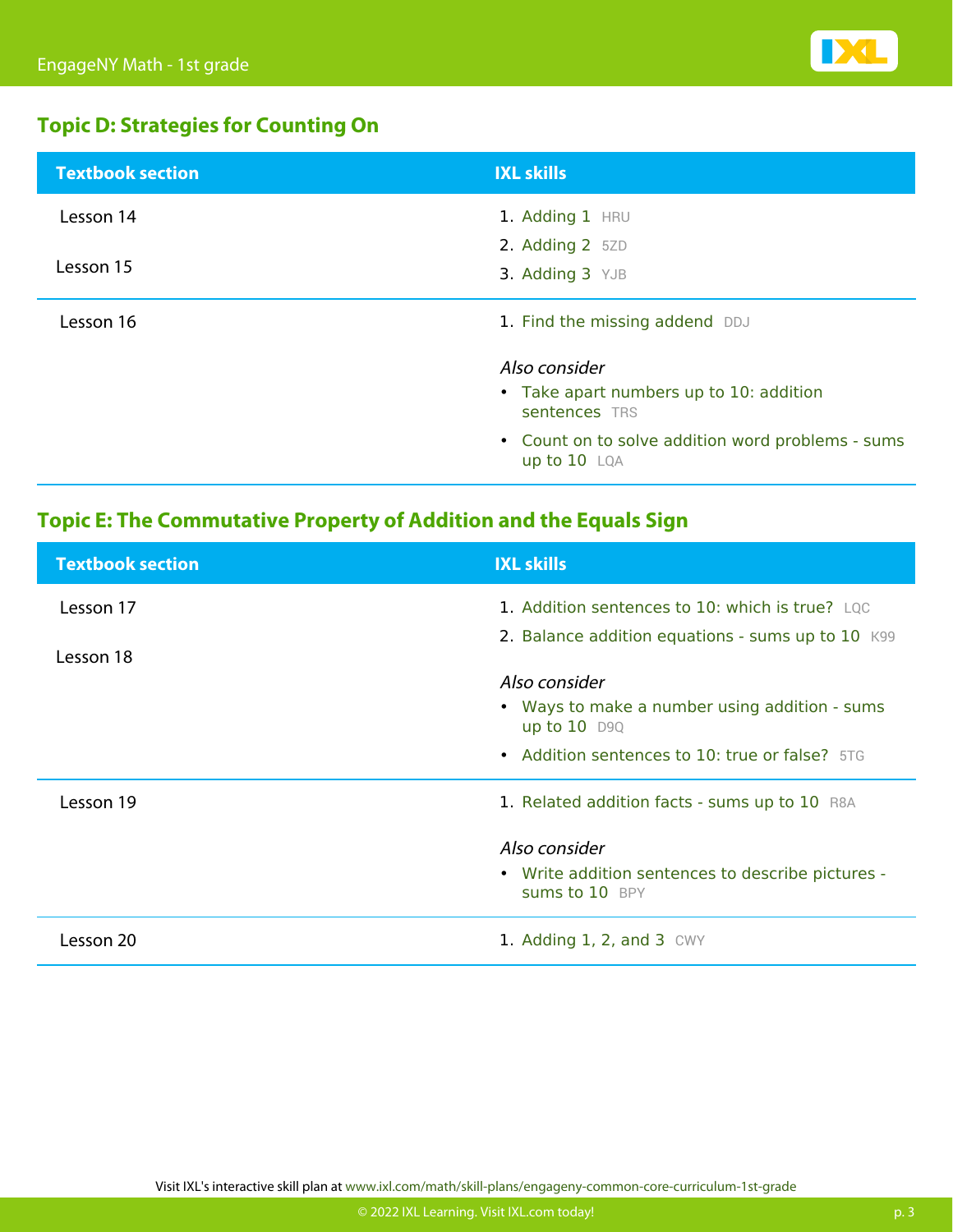

### **Topic F: Development of Addition Fluency Within 10**

| <b>Textbook section</b> | <b>IXL skills</b>                                                      |
|-------------------------|------------------------------------------------------------------------|
| Lesson 21               | 1. Add doubles - sums up to 10 ZNG                                     |
|                         | 2. Add using doubles plus one - sums up to 10 DDC                      |
|                         | Also consider<br>• Add doubles with models - sums up to 10 Z8T         |
| Lesson 22               | 1. Ways to make a number - addition sentences up<br>to 10 K48          |
| Lesson 23               |                                                                        |
| Lesson 24               | 1. Addition facts - sums up to 10 WUL                                  |
|                         | Also consider<br>• Make a number using addition - sums up to<br>10 VSE |

### **Topic G: Subtraction as an Unknown Addend Problem**

| <b>Textbook section</b> | <b>IXL skills</b>                                                                     |
|-------------------------|---------------------------------------------------------------------------------------|
| Lesson 25               | 1. Relate addition and subtraction sentences DM2                                      |
|                         | Also consider<br>• Word problems involving addition and<br>subtraction - up to 10 VTP |
| Lesson 26               | 1. Subtract by counting on - up to $10$ YU2                                           |
| Lesson 27               | 2. Subtract by counting back - up to 10 FJC                                           |
|                         | Also consider                                                                         |
|                         | • Addition sentences using number lines - sums up<br>to $10$ UWW                      |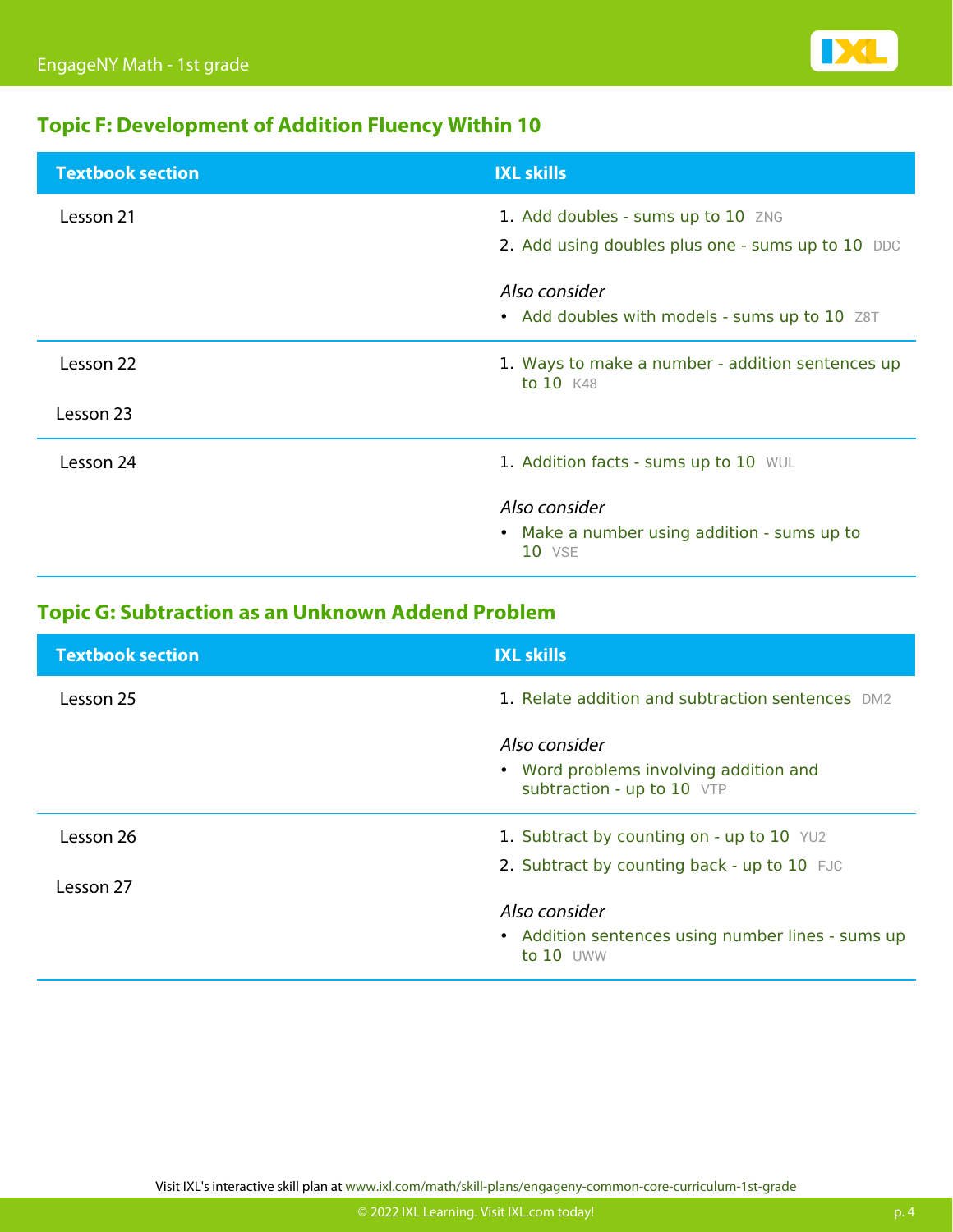

### **Topic H: Subtraction Word Problems**

| <b>Textbook section</b> | <b>IXL skills</b>                                                            |
|-------------------------|------------------------------------------------------------------------------|
| Lesson 28               | 1. Subtraction word problems with pictures - up to<br>10 GA9                 |
|                         | 2. "Take from" word problems with result unknown<br>- up to $10$ DT8         |
|                         | Also consider                                                                |
|                         | • Subtract with pictures - up to 10 Y2Z                                      |
| Lesson 29               | 1. "Take apart" word problems with an unknown<br>addend - up to 10 L5M       |
| Lesson 30               | 1. "Add to" word problems with change unknown -<br>up to 10 FQL              |
|                         | 2. Complete the addition sentence with change<br>unknown - sums up to 10 GTU |
| Lesson 31               | 1. "Take from" word problems with change<br>unknown - up to 10 6TC           |
|                         | 2. Complete the subtraction sentence with change<br>unknown - up to 10 K2L   |
| Lesson 32               | 1. Word problems with an unknown addend - up to<br>10 VU <sub>2</sub>        |
|                         | 2. Complete the addition sentence - sums up to<br>10 N <sub>2N</sub>         |

### **Topic I: Decomposition Strategies for Subtraction**

| <b>Textbook section</b> | <b>IXL skills</b>                                                                  |
|-------------------------|------------------------------------------------------------------------------------|
| Lesson 33               | 1. Subtracting 1 with cubes LQ5<br>2. Subtracting 0 and 1 5E2                      |
|                         | Also consider<br>• Subtracting 0 8DN<br>• Subtracting 1 HAQ                        |
| Lesson 34               | 1. Subtract zero and all PEQ<br>2. Subtracting 1 and all but 1 - word problems SR6 |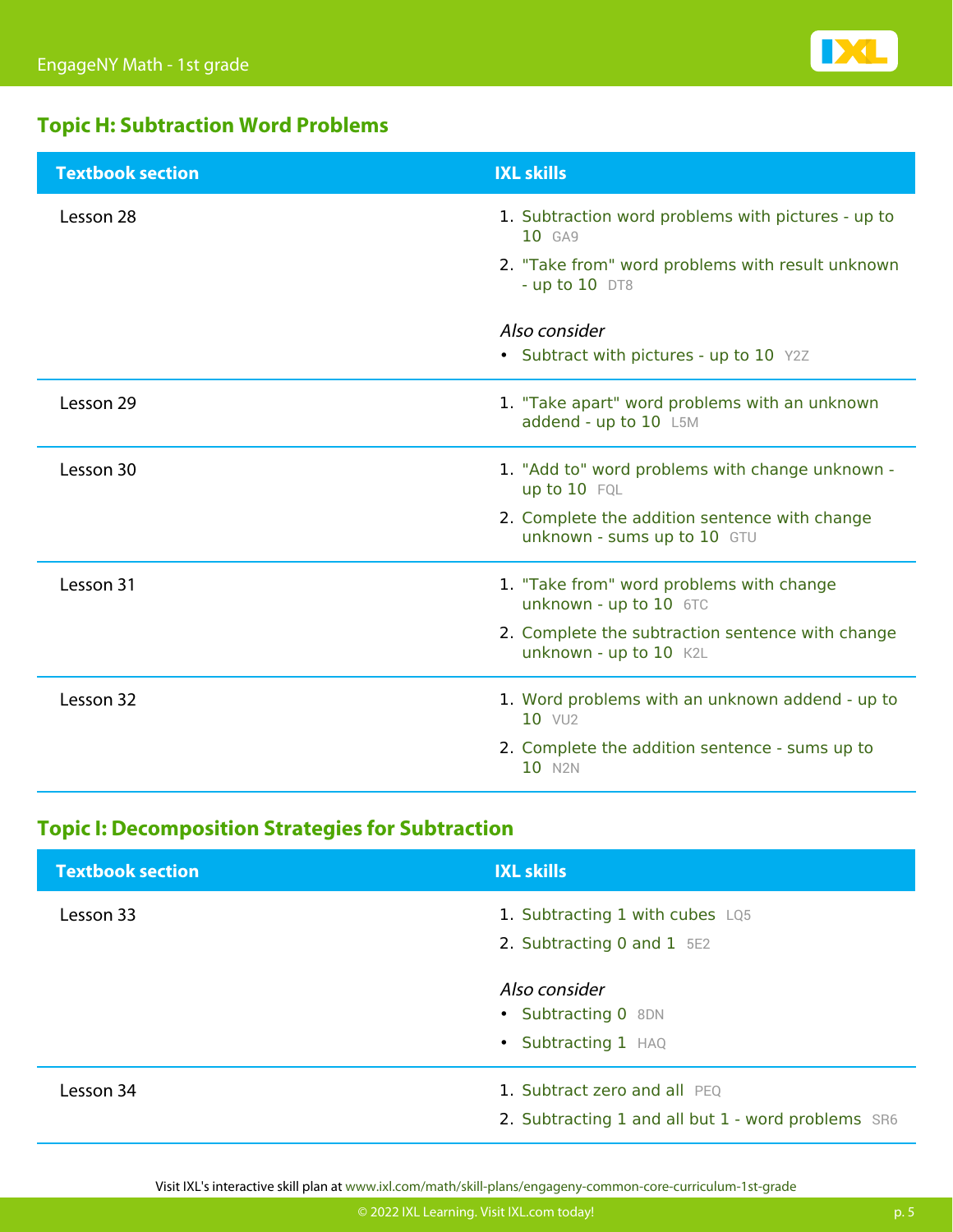| Lesson 35 | 1. Subtracting 5 U7E<br>2. Subtract doubles - up to 10 6YP                                                                                |
|-----------|-------------------------------------------------------------------------------------------------------------------------------------------|
|           | Also consider<br>• Related subtraction facts XZB                                                                                          |
| Lesson 36 | 1. Subtract from 10 with cubes K5E<br>2. Subtract from 10 7VN<br>Also consider<br>• Subtract from 10 with pictures - word<br>problems 35S |
| Lesson 37 | 1. Subtract from 9 with cubes 2CP<br>2. Subtract from 9 NWC                                                                               |

### **Topic J: Development of Subtraction Fluency Within 10**

| <b>Textbook section</b> | <b>IXL skills</b>                                                      |
|-------------------------|------------------------------------------------------------------------|
| Lesson 38               | 1. Subtract using a related addition fact - up to<br>10 TBD            |
|                         | 2. Subtraction facts - up to 10 EQK                                    |
|                         | Also consider                                                          |
|                         | • Subtraction sentences to 10: true or false? MD6                      |
|                         | • Addition and subtraction sentences: which is<br>true? - up to 10 GFR |
| Lesson 39               | 1. Fact families - up to 10 2FC                                        |
|                         | 2. Make a number using subtraction - up to 10 RSR                      |
|                         | Also consider                                                          |
|                         | • Subtract within 10 Q49                                               |
|                         | • Subtraction word problems - up to 10 7NL                             |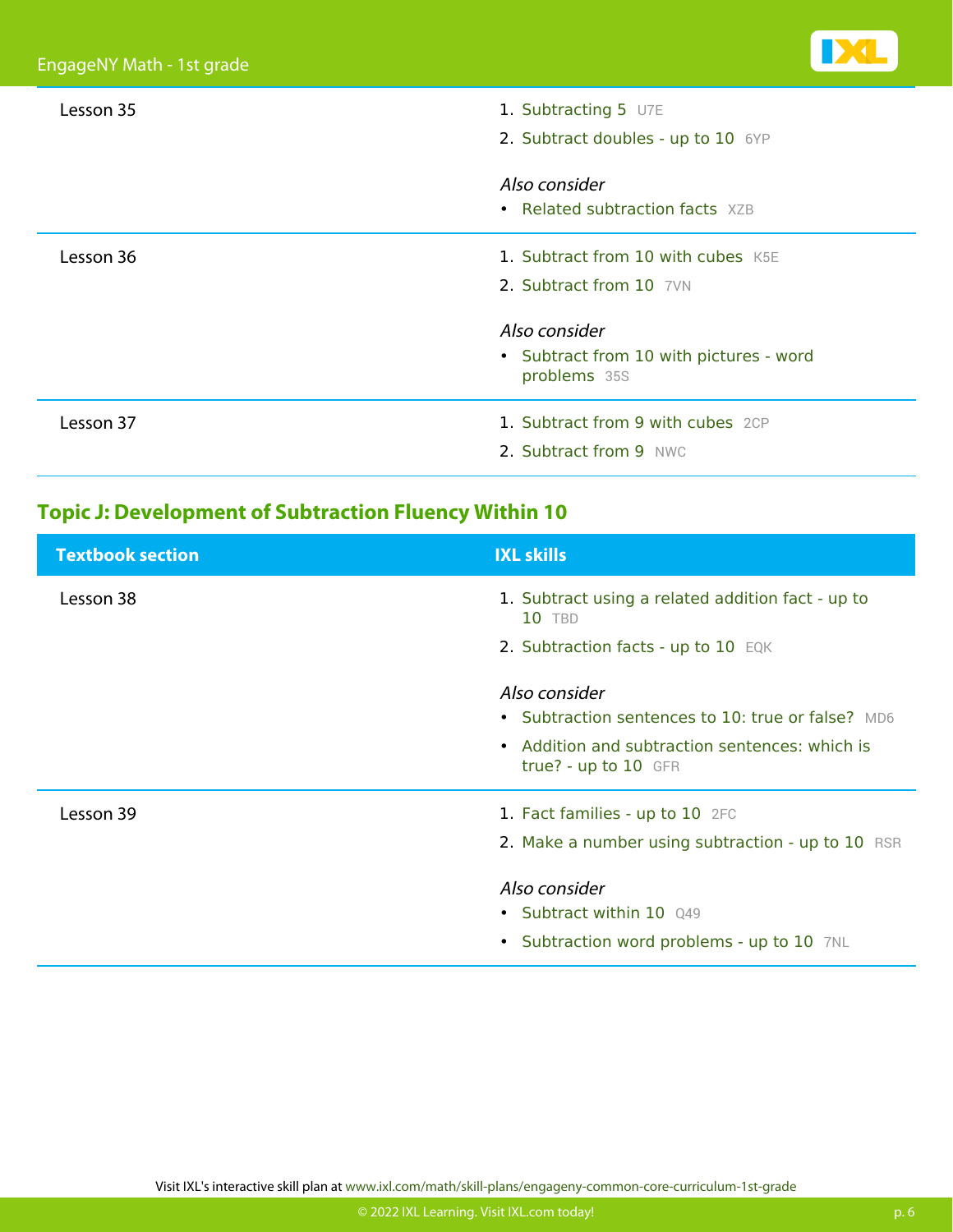

Introduction to Place Value Through Addition and Subtraction Within 20

**Topic A: Counting On or Making Ten to Solve Result Unknown and Total Unknown Problems**

| <b>Textbook section</b> | <b>IXL skills</b>                                            |
|-------------------------|--------------------------------------------------------------|
| Lesson 1                | 1. Add three numbers - make ten - word<br>problems QPB       |
|                         | Also consider<br>• Make ten JSX                              |
| Lesson 2                | 1. Add three numbers - make ten 8B2                          |
|                         | Also consider<br>• Make teen numbers: addition sentences CMH |
| Lesson 3                | 1. Make ten to add with models - add 9 UEF                   |
| Lesson 4                | 2. Addition word problems - add 9 TE2                        |
| Lesson 5                | 1. Adding 9 H8F                                              |
| Lesson 6                | 1. Make ten to add RNZ                                       |
| Lesson 7                | 1. Make ten to add with models - add 8 DFQ                   |
| Lesson 8                | 2. Addition word problems - add 8 CNB                        |
| Lesson 9                | 1. Adding 8 LTE                                              |
| Lesson 10               | 1. Make ten to add with models - add 7, 8, or 9 Y64          |
|                         | 2. Adding 7, 8, and 9 DSR                                    |
|                         | Also consider                                                |
|                         | • Adding 7 BVK                                               |
|                         | • Addition facts - sums up to 20 6TM                         |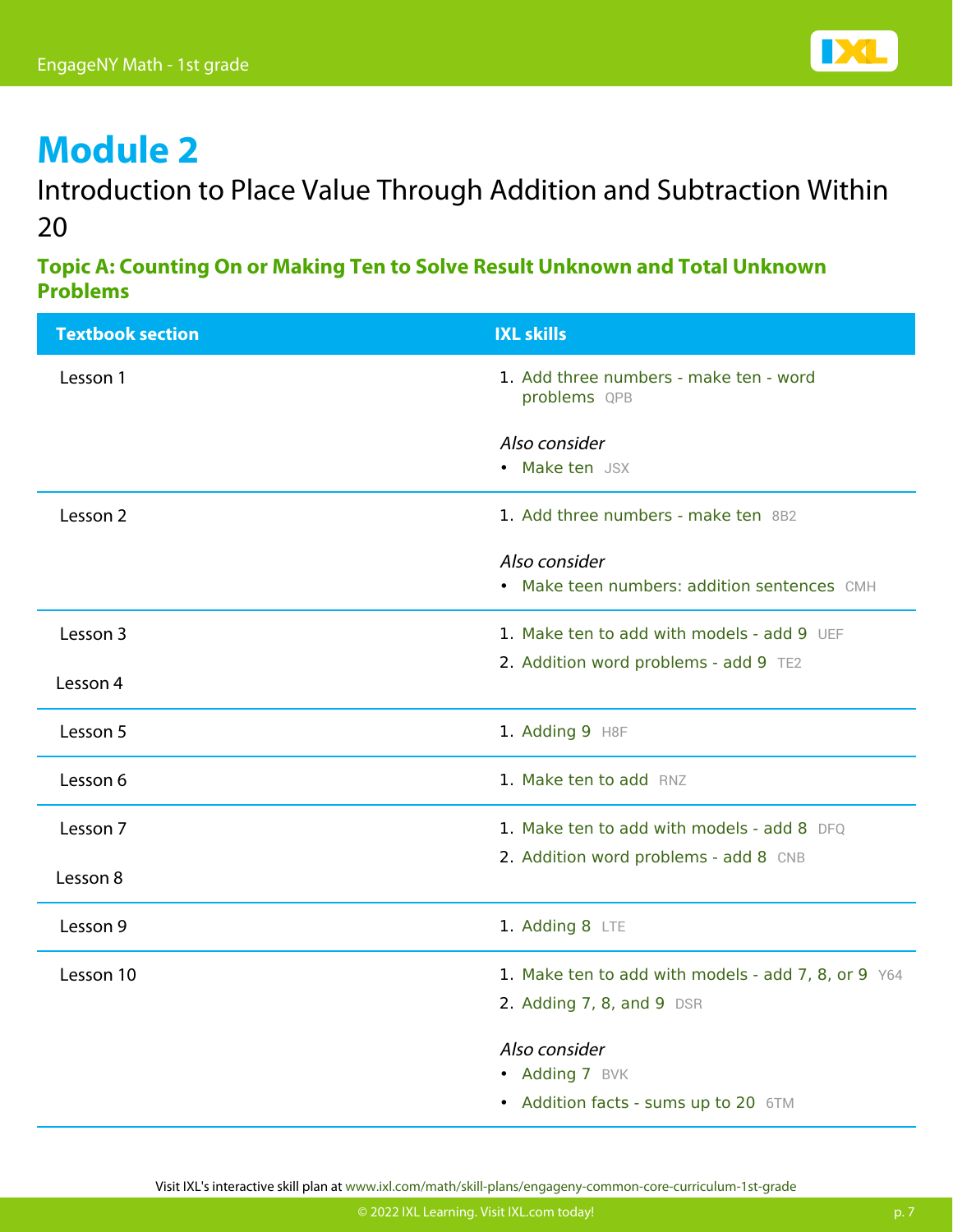Lesson 11 **Lesson 11 1. [Addition word problems - add 7, 8, or 9](https://www.ixl.com/math/grade-1/addition-word-problems-add-7-8-or-9) [BRF](https://www.ixl.com/math/grade-1/addition-word-problems-add-7-8-or-9)** 

#### **Topic B: Counting On or Taking from Ten to Solve Result Unknown and Total Unknown Problems**

| <b>Textbook section</b> | <b>IXL skills</b>                           |
|-------------------------|---------------------------------------------|
| Lesson 12               | 1. Subtract 9 - word problems WDK           |
| Lesson 13               |                                             |
| Lesson 14               | 1. Subtract 9 with pictures ABB             |
| Lesson 15               |                                             |
| Lesson 16               | 1. Count on to subtract 9 FMD               |
| Lesson 17               | 1. Subtract 8 with pictures 2NU             |
| Lesson 18               |                                             |
| Lesson 19               | 1. Count on to subtract 8 P9U               |
| Lesson 20               | 1. Subtracting 7 62E                        |
|                         | 2. Subtracting 8 WMY                        |
|                         | 3. Subtracting 9 YYK                        |
|                         | Also consider                               |
|                         | • Subtraction facts - up to 20 PV5          |
| Lesson 21               | 1. Subtraction word problems - up to 20 909 |

#### **Topic C: Strategies for Solving Change or Addend Unknown Problems**

| <b>Textbook section</b> | <b>IXL skills</b>                                                     |
|-------------------------|-----------------------------------------------------------------------|
| Lesson 22               | 1. Complete the addition sentence - sums 10 to<br>20 PW <sub>5</sub>  |
| Lesson 23               | 1. Word problems involving addition and<br>subtraction - up to 20 VJR |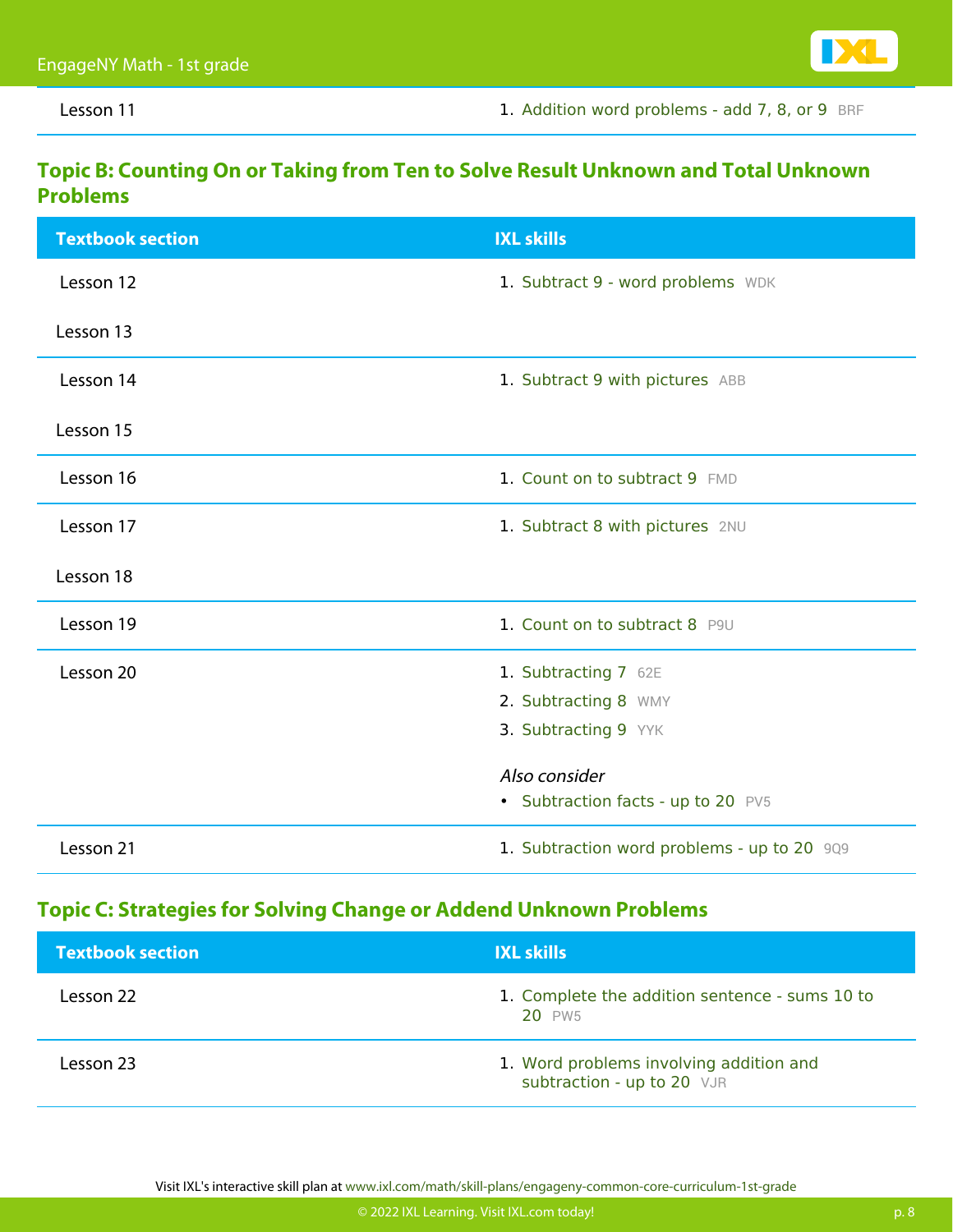

| Lesson 24 | 1. Complete the subtraction sentence with change<br>unknown - up to 20 J49 |
|-----------|----------------------------------------------------------------------------|
| Lesson 25 | 1. Balance addition and subtraction equations - up<br>to $20$ VKU          |
|           | Also consider                                                              |
|           | • Balance addition and subtraction equations - up<br>to $10$ ULS           |
|           | • Addition and subtraction sentences: which is<br>true? OVL                |
|           | • Which sign makes the number sentence<br>true? 7JY                        |

### **Topic D: Varied Problems with Decompositions of Teen Numbers as 1 Ten and Some Ones**

| <b>Textbook section</b> | <b>IXL skills</b>                                                                         |
|-------------------------|-------------------------------------------------------------------------------------------|
| Lesson 26               | 1. Write numbers as tens and ones up to 20 5HL                                            |
|                         | Also consider                                                                             |
|                         | • Make and take apart teen numbers: addition<br>sentences WF2                             |
|                         | • Place value models up to 20 YPB                                                         |
| Lesson 27               | 1. Addition and subtraction with one-digit numbers<br>and teen numbers 0S9                |
|                         | 2. Addition sentences for word problems - one-digit<br>plus teen numbers - sums to 20 68H |
|                         | 3. Subtraction sentences for word problems - teen<br>numbers minus one-digit numbers AKA  |
|                         | Also consider                                                                             |
|                         | • Add a one-digit number to a teen number - sums<br>to 20 85E                             |
|                         | • Subtract one-digit numbers from teen numbers -<br>without regrouping EGW                |
| Lesson 28               | 1. Addition word problems with regrouping - sums<br>10 to 20 UZF                          |
| Lesson 29               | 1. Subtraction word problems - up to 18 PMJ                                               |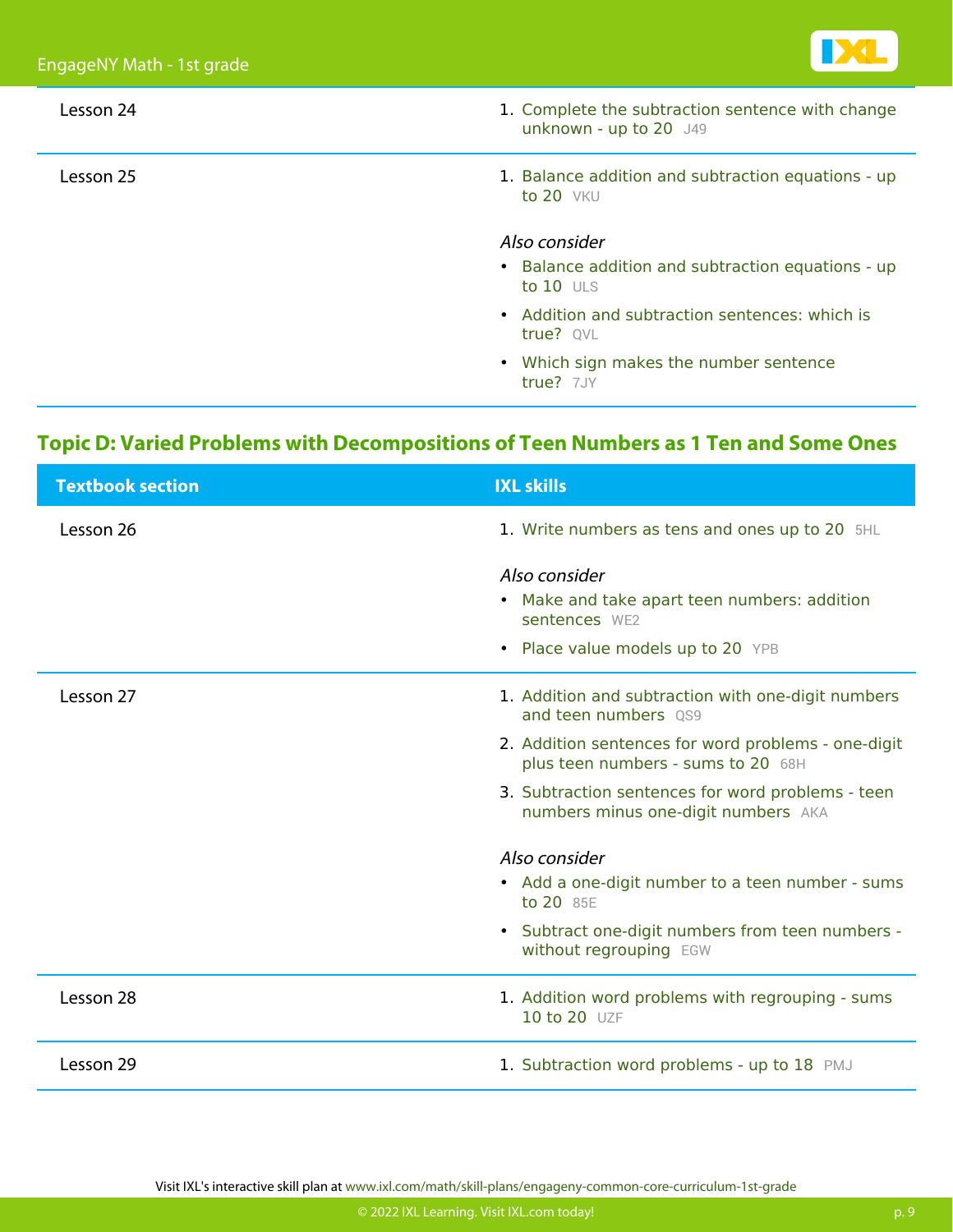

### Ordering and Comparing Length Measurements as Numbers

### **Topic A: Indirect Comparison in Length Measurement**

| <b>Textbook section</b> | <b>IXL skills</b>                                                 |
|-------------------------|-------------------------------------------------------------------|
| Lesson 1                | 1. Compare objects: length and height D7U                         |
| Lesson 2                | Also consider<br>• Compare objects: length and height - 2 objects |
| Lesson 3                | only C99                                                          |

### **Topic B: Standard Length Units**

| <b>Textbook section</b> | <b>IXL skills</b>                                |
|-------------------------|--------------------------------------------------|
| Lesson 4                | 1. Measure length with cubes FBV                 |
|                         | Also consider<br>• Measure height with cubes BLM |
| Lesson 5                | 1. Measure using a centimeter ruler E7J          |
| Lesson 6                | 1. Metric units of length: word problems Z66     |

#### **Topic C: Non-Standard and Standard Length Units**

| <b>Textbook section</b> | <b>IXL skills</b>                     |
|-------------------------|---------------------------------------|
| Lesson 7                | 1. Measure lines with paper clips 8UR |
| Lesson 8                | 1. Measure length with objects GWG    |
| Lesson 9                |                                       |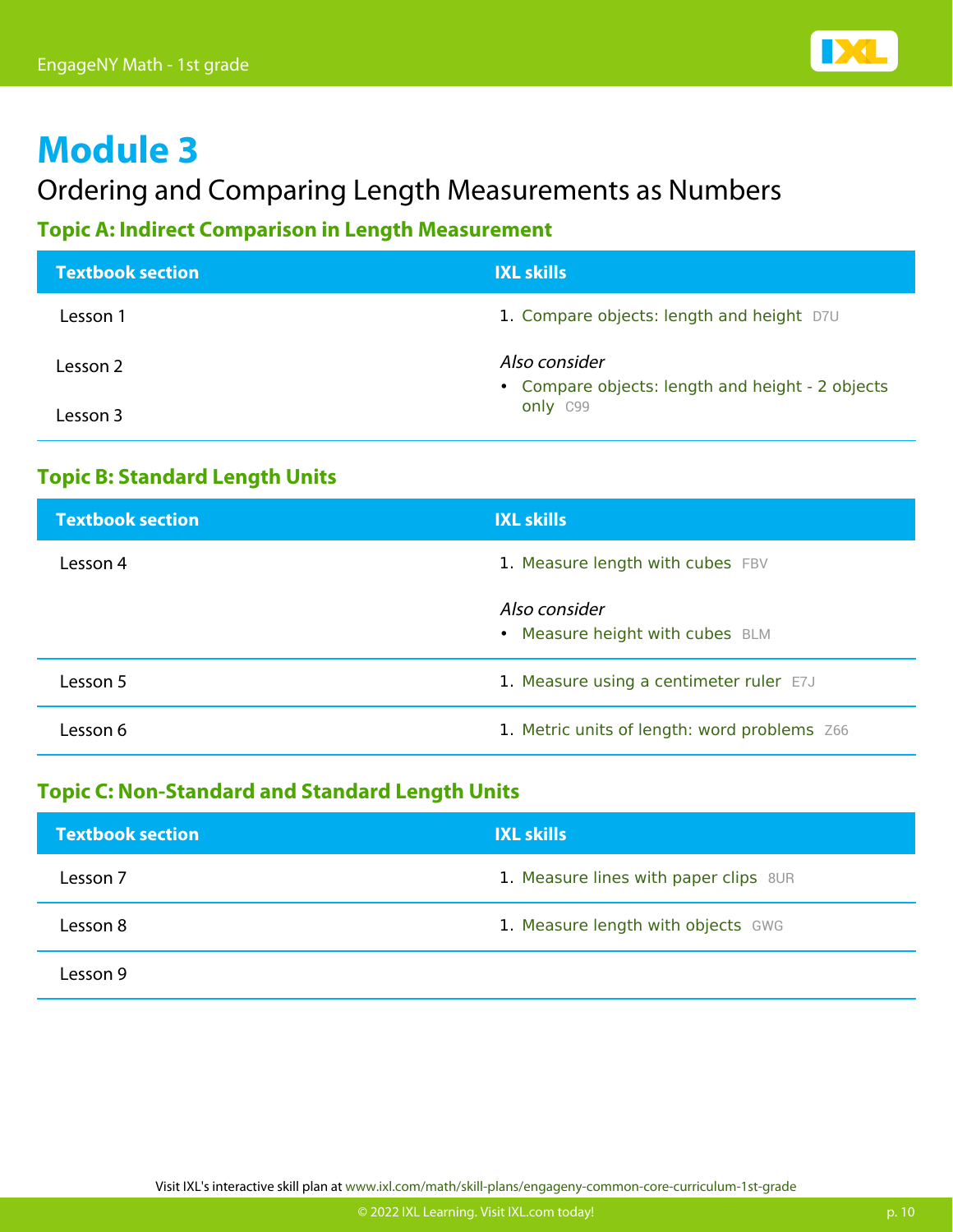

### **Topic D: Data Interpretation**

| <b>Textbook section</b> | <b>IXL skills</b>                      |
|-------------------------|----------------------------------------|
| Lesson 10               | 1. Which tally chart is correct? XRL   |
|                         | 2. Which table is correct? CSH         |
| Lesson 11               | 3. Interpret tally charts LBV          |
|                         | 4. Interpret data in tables KGS        |
| Lesson 12               | 1. Interpret picture graphs GFA        |
|                         | 2. Create picture graphs 8F5           |
| Lesson 13               | 3. Which picture graph is correct? WZF |
|                         | Also consider                          |
|                         | • Which bar graph is correct? 83F      |
|                         | • Create bar graphs GT8                |
|                         | • Interpret bar graphs I 9US           |
|                         | Interpret bar graphs II SW5            |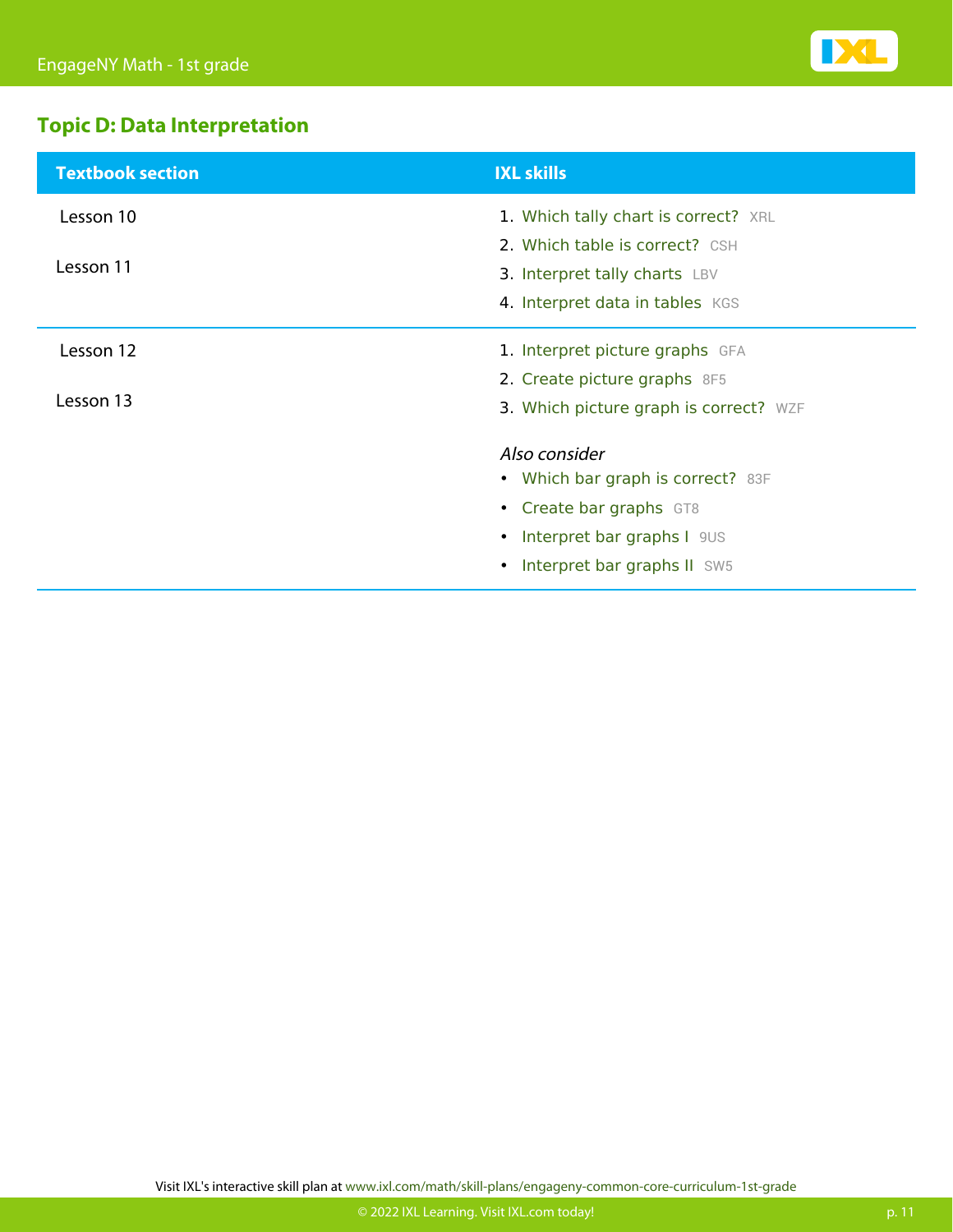

### Place Value, Comparison, Addition and Subtraction to 40

#### **Topic A: Tens and Ones**

| <b>Textbook section</b> | <b>IXL skills</b>                                                     |
|-------------------------|-----------------------------------------------------------------------|
| Lesson 1                | 1. Count on ten frames - up to 40 WTZ                                 |
|                         | 2. Place value models up to 40 GKH                                    |
|                         | Also consider                                                         |
|                         | • Skip-counting by tens N89                                           |
| Lesson 2                | 1. Write numbers as tens and ones - up to 40 G6R                      |
|                         | Also consider                                                         |
|                         | • Counting tens and ones - up to 30 C6K                               |
| Lesson 3                | 1. Counting tens and ones - up to 40 4R9                              |
| Lesson 4                | 1. Use models to add a multiple of ten and a one-<br>digit number FKG |
|                         |                                                                       |
| Lesson 5                | 1. One or ten more/less - up to 40 Z8A                                |
| Lesson 6                |                                                                       |

### **Topic B: Comparison of Pairs of Two-Digit Numbers**

| <b>Textbook section</b> | <b>IXL skills</b>                             |
|-------------------------|-----------------------------------------------|
| Lesson 7                | 1. Compare numbers up to 40 using words C8J   |
|                         | Also consider<br>• Comparing - review PRR     |
| Lesson 8                | 1. Put numbers in order - up to 40 BHR        |
| Lesson 9                | 1. Compare numbers up to 40 using symbols F47 |
| Lesson 10               |                                               |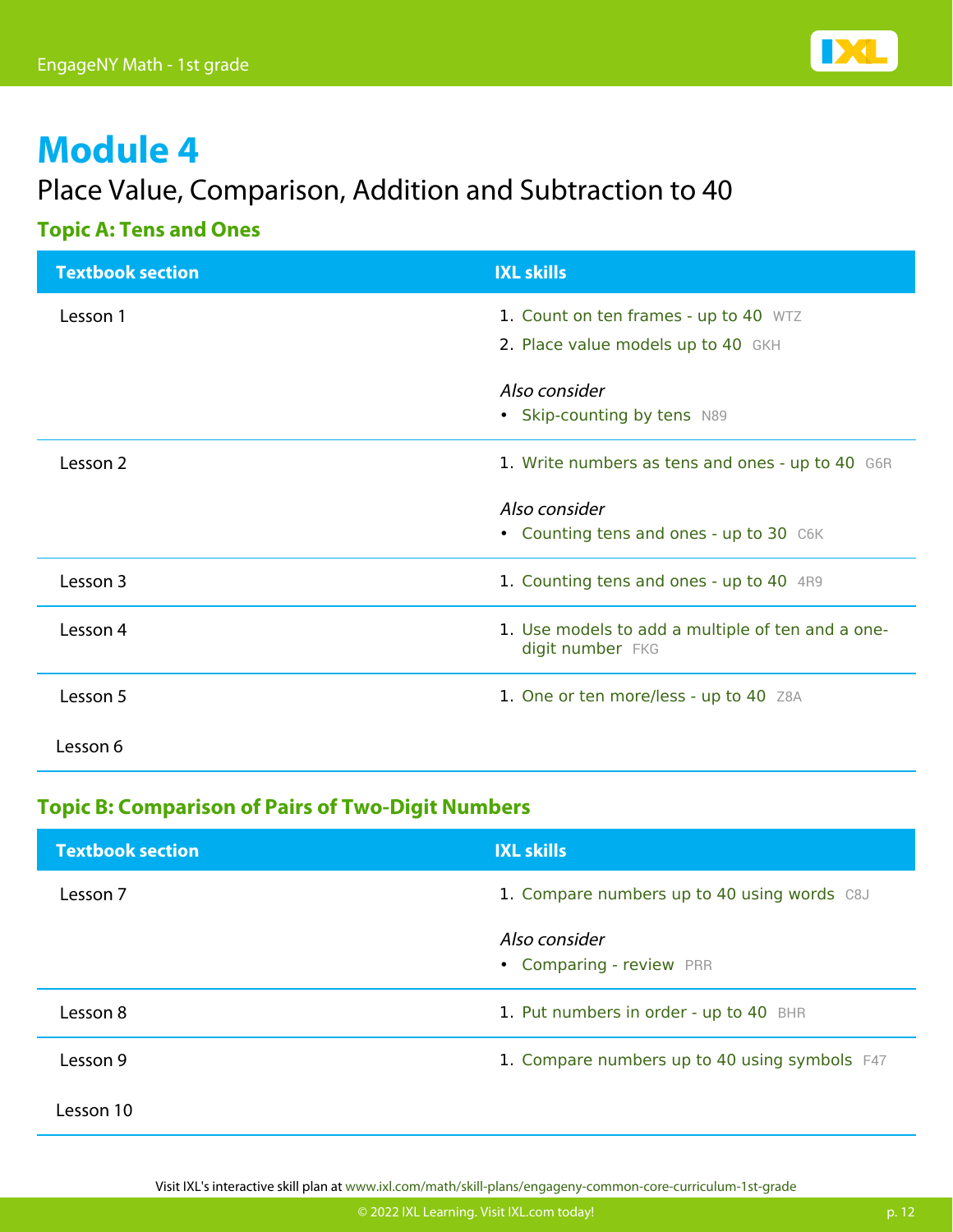

### **Topic C: Addition and Subtraction of Tens**

| <b>Textbook section</b> | <b>IXL skills</b>                                                                  |
|-------------------------|------------------------------------------------------------------------------------|
| Lesson 11               | 1. Add and subtract tens J6G                                                       |
|                         | Also consider<br>• Add two multiples of ten EMK<br>• Subtract multiples of ten 9DD |
| Lesson 12               | 1. Use models to add a multiple of ten and a two-<br>digit number - up to 40 ZFZ   |

### **Topic D: Addition of Tens or Ones to a Two-Digit Number**

| <b>Textbook section</b> | <b>IXL skills</b>                                                                                |
|-------------------------|--------------------------------------------------------------------------------------------------|
| Lesson 13               | 1. Use models to add a two-digit and a one-digit<br>number - without regrouping - sums to 40 H5Y |
| Lesson 14               | 2. Use models to add a two-digit and a one-digit<br>number - with regrouping - sums to 40 DVA    |
| Lesson 15               | 1. Add a one-digit number to a two-digit number -<br>without regrouping - sums to 40 SJK         |
|                         | 2. Add a one-digit number to a two-digit number -<br>with regrouping - sums to 40 LSY            |
|                         |                                                                                                  |
|                         | Also consider                                                                                    |
|                         | • Ten more VH2                                                                                   |
| Lesson 16               | 1. Use ten to add a multiple of ten and a two-digit<br>number - up to 40 XZL                     |
| Lesson 17               | Also consider                                                                                    |
|                         | • Add tens or ones to a two-digit number - without<br>regrouping RHW                             |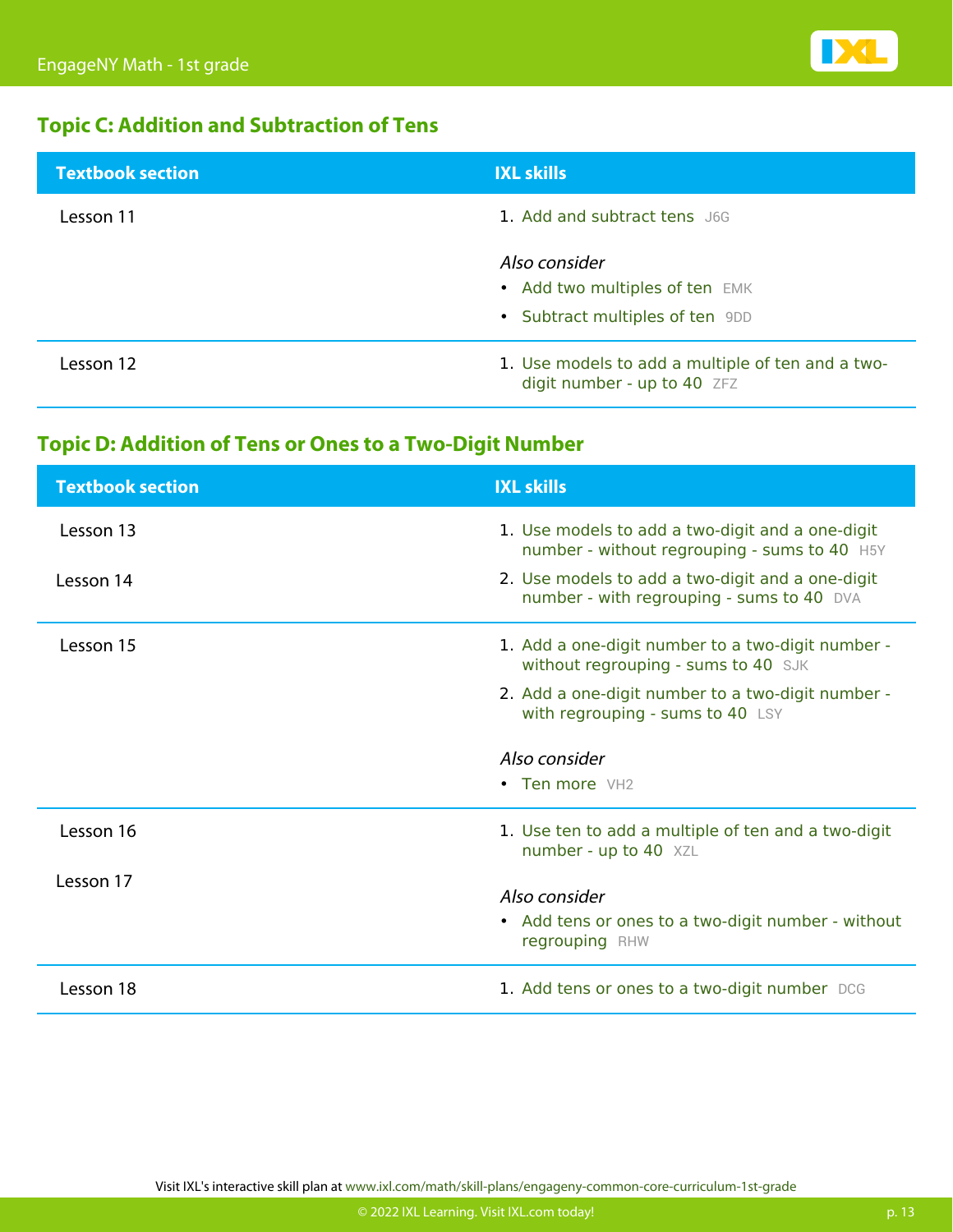

### **Topic E: Varied Problem Types Within 20**

| <b>Textbook section</b> | <b>IXL skills</b>                                                         |
|-------------------------|---------------------------------------------------------------------------|
| Lesson 19               | 1. Addition word problems - sums up to 20 KY5                             |
| Lesson 20               | 1. Addition and subtraction sentences for word<br>problems - up to 20 VJ2 |
| Lesson 21               |                                                                           |
| Lesson 22               |                                                                           |

### **Topic F: Additions of Tens and Ones to a Two-Digit Number**

| <b>Textbook section</b> | <b>IXL skills</b>                                               |
|-------------------------|-----------------------------------------------------------------|
| Lesson 23               | 1. Regroup tens and ones - ways to make a<br>number FCJ         |
|                         | Also consider                                                   |
|                         | • Regroup tens and ones EWN                                     |
| Lesson 24               | 1. Add two-digit numbers without regrouping -<br>sums to 40 L7X |
| Lesson 25               |                                                                 |
| Lesson 26               | 1. Add two-digit numbers with regrouping - sums to<br>40 Y8V    |
| Lesson 27               |                                                                 |
| Lesson 28               | 1. Add two-digit numbers - sums to 40 6SF                       |
| Lesson 29               |                                                                 |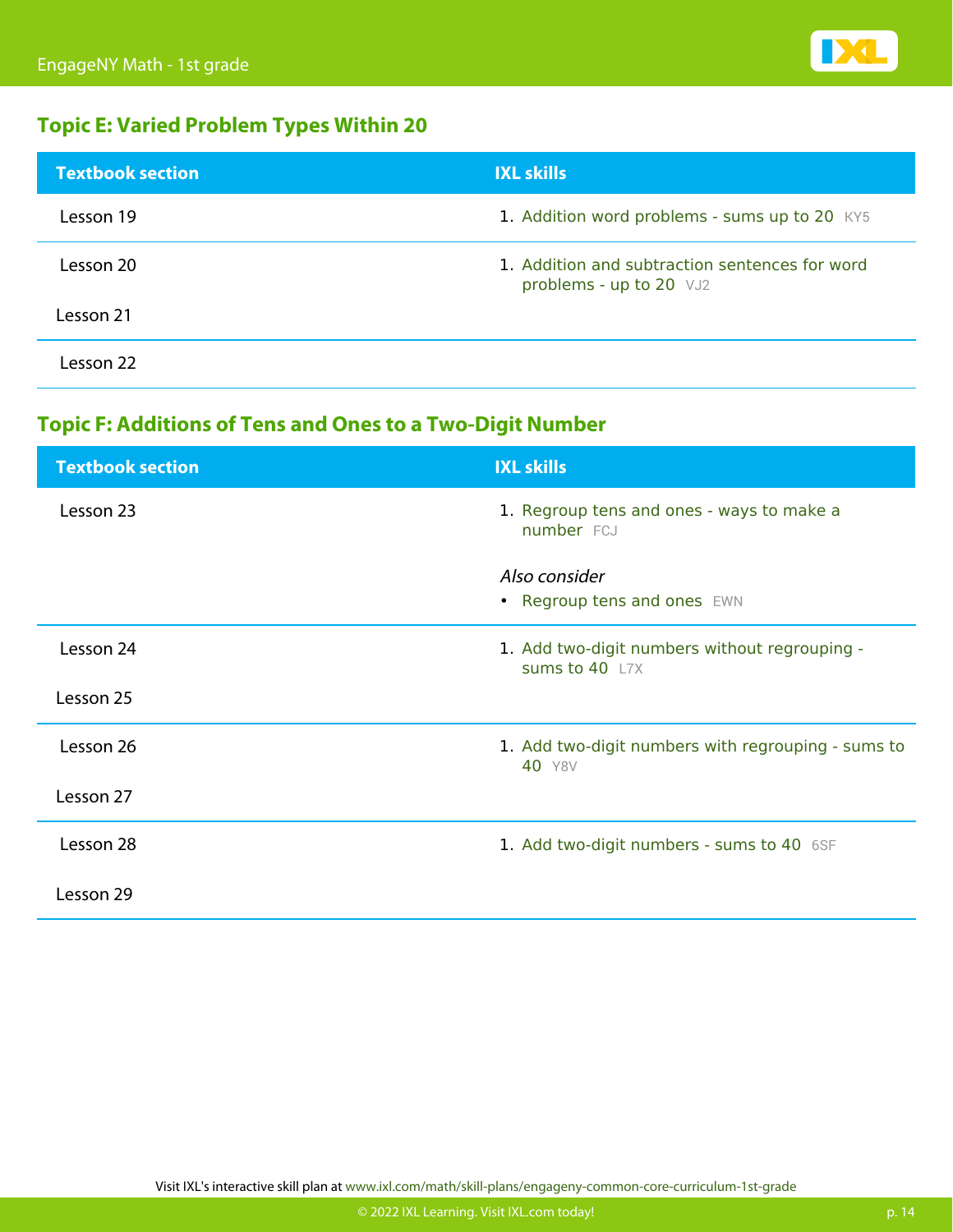

### Identifying, Composing, and Partitioning Shapes

### **Topic A: Attributes of Shapes**

| <b>Textbook section</b> | <b>IXL skills</b>                                           |
|-------------------------|-------------------------------------------------------------|
| Lesson 1                | 1. Classify shapes based on their sides 52K                 |
|                         | 2. Count sides and corners VUQ                              |
|                         | 3. Open and closed shapes DBN                               |
|                         | Also consider                                               |
|                         | • Equal sides QT9                                           |
|                         | • Square corners YSG                                        |
|                         | • Compare sides and corners EML                             |
| Lesson 2                | 1. Name the two-dimensional shape MRF                       |
|                         | 2. Select two-dimensional shapes HV6                        |
|                         | Also consider                                               |
|                         | • Rhombuses M7A                                             |
| Lesson 3                | 1. Name the three-dimensional shape 26D                     |
|                         | 2. Select three-dimensional shapes J8A                      |
|                         | 3. Shapes of everyday objects I ZCN                         |
|                         | Also consider                                               |
|                         | • Cubes and rectangular prisms 7HG                          |
|                         | Identify faces of three-dimensional shapes RPX<br>$\bullet$ |
|                         | Two-dimensional and three-dimensional<br>shapes 2NN         |

### **Topic B: Part-Whole Relationships Within Composite Shapes**

| <b>Textbook section</b> | <b>IXL skills</b>                     |
|-------------------------|---------------------------------------|
| Lesson 4                | 1. Compose two-dimensional shapes YEU |
| Lesson 5                | 2. Shapes of everyday objects II LFC  |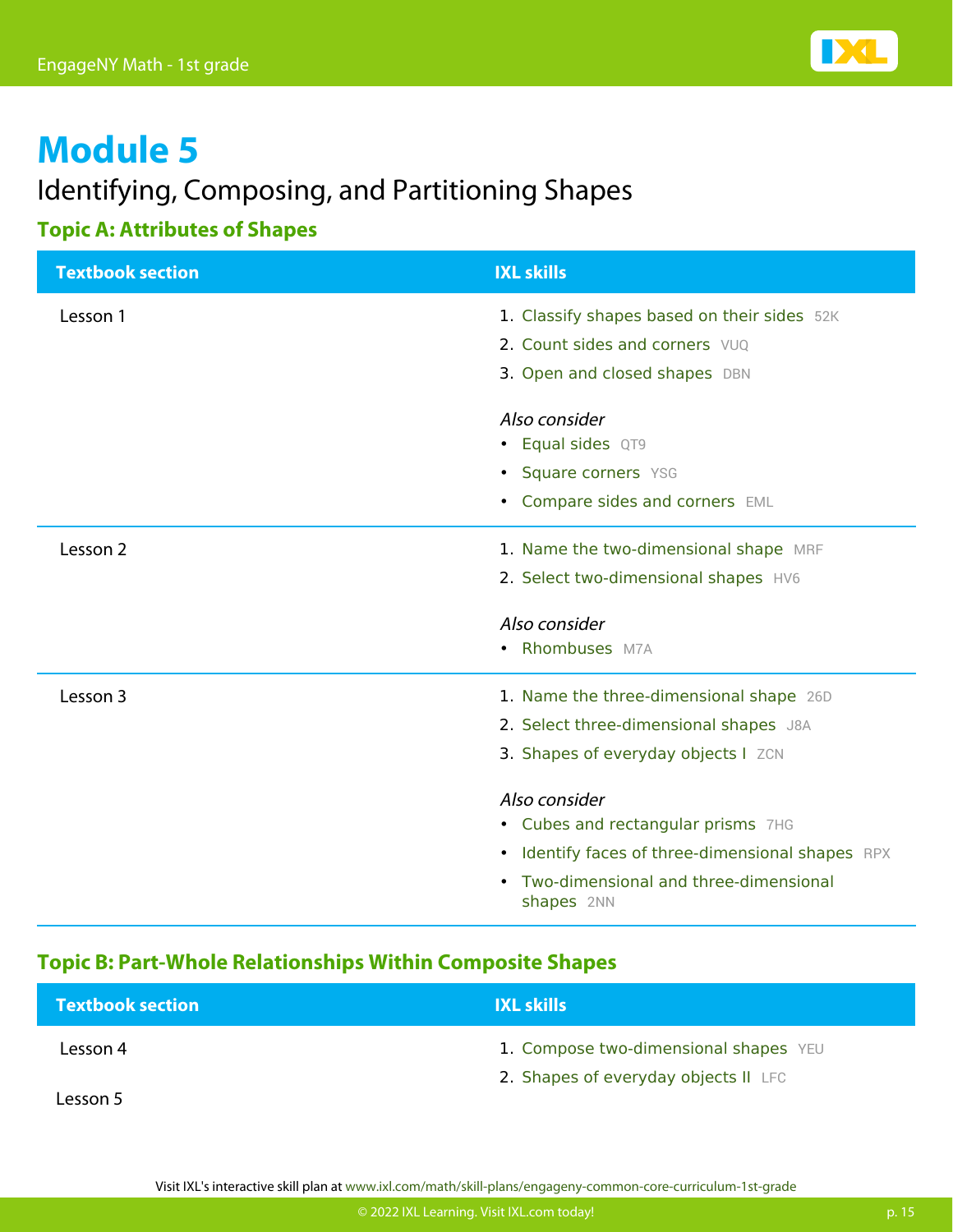#### Lesson 6 **Also consider**

• [Compose two-dimensional shapes using up to 4](https://www.ixl.com/math/grade-1/compose-two-dimensional-shapes-using-up-to-4-smaller-shapes) [smaller shapes](https://www.ixl.com/math/grade-1/compose-two-dimensional-shapes-using-up-to-4-smaller-shapes) [DCS](https://www.ixl.com/math/grade-1/compose-two-dimensional-shapes-using-up-to-4-smaller-shapes)

#### **Topic C: Halves and Quarters of Rectangles and Circles**

| <b>Textbook section</b> | <b>IXL skills</b>                                       |
|-------------------------|---------------------------------------------------------|
| Lesson 7                | 1. Equal parts - halves, thirds, and fourths FZT        |
|                         | Also consider<br>• Equal parts - halves and fourths HVX |
| Lesson 8                | 1. Identify halves and fourths WVL                      |
| Lesson 9                | 2. Make halves and fourths X5A                          |
|                         | Also consider<br>• Identify halves - area models LCC    |
|                         | • Identify fourths - area models KY8                    |
|                         | • Make halves and fourths in different ways YJR         |
|                         |                                                         |

### **Topic D: Application of Halves to Tell Time**

| <b>Textbook section</b> | <b>IXL skills</b>                                                                                        |
|-------------------------|----------------------------------------------------------------------------------------------------------|
| Lesson 10               | 1. Match analog clocks and times: to the hour S75<br>2. Match analog and digital clocks: to the hour 7B8 |
|                         | 3. Read clocks and write times: to the hour 63H                                                          |
| Lesson 11               | 1. Match analog clocks and times 5FJ                                                                     |
|                         | 2. Match digital clocks and times KKM                                                                    |
|                         | 3. Time words: o'clock and half past CKL                                                                 |
| Lesson 12               | 1. Match analog and digital clocks 7N3                                                                   |
|                         | Also consider                                                                                            |
|                         | • Times of everyday events BXM                                                                           |
| Lesson 13               | 1. Read clocks and write times UJM                                                                       |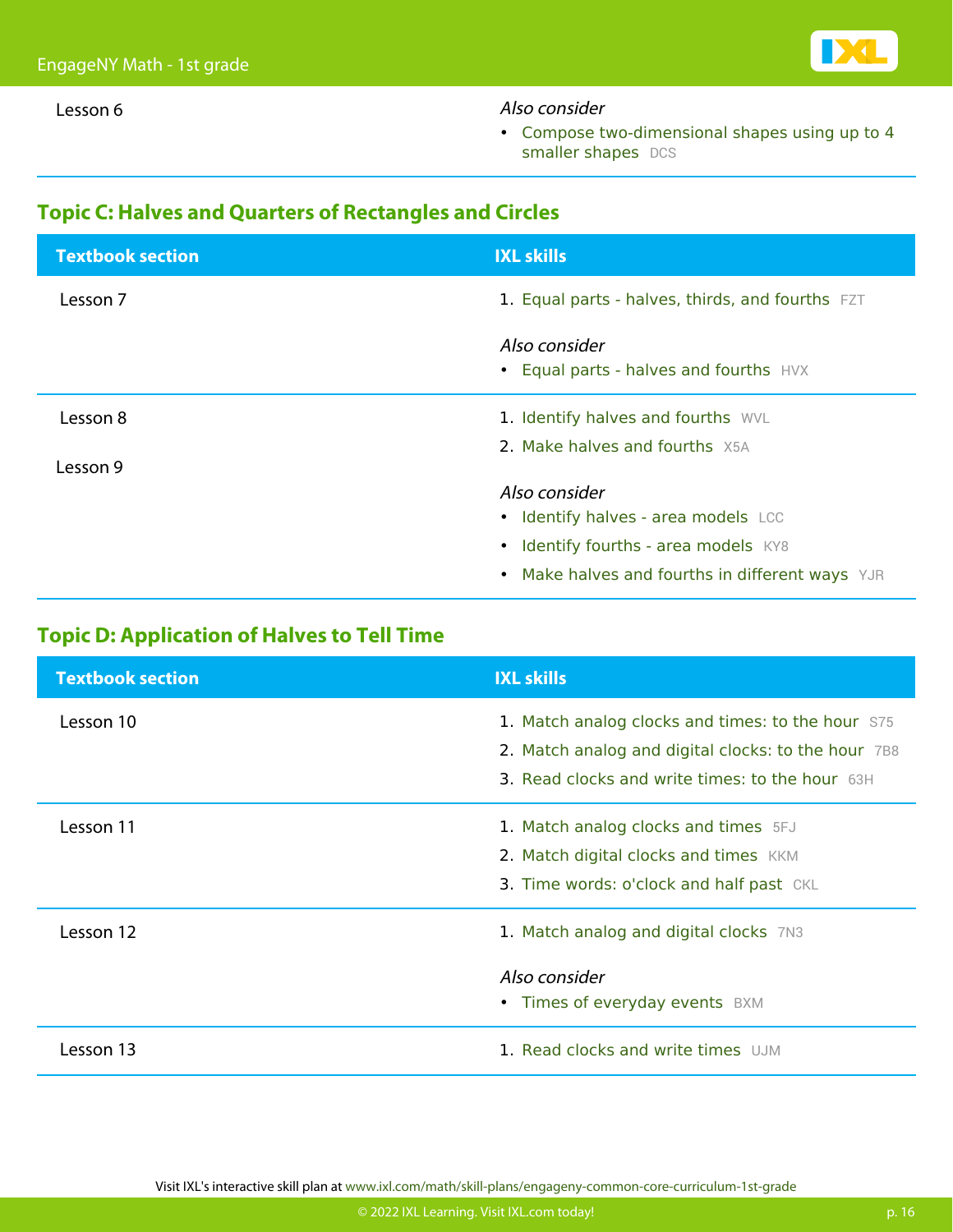

### Place Value, Comparison, Addition and Subtraction to 100

### **Topic A: Comparison Word Problems**

| <b>Textbook section</b> | <b>IXL skills</b>                                                                  |
|-------------------------|------------------------------------------------------------------------------------|
| Lesson 1                | 1. Comparison word problems up to 10: how many<br>more or fewer? VWF               |
| Lesson 2                | 1. Comparison word problems up to 10: what is the<br>larger or smaller amount? XUF |

#### **Topic B: Numbers to 120**

| <b>Textbook section</b> | <b>IXL skills</b>                                      |
|-------------------------|--------------------------------------------------------|
| Lesson 3                | 1. Counting - up to 100 SUW                            |
|                         | 2. Write numbers as tens and ones 7WF                  |
|                         | Also consider                                          |
|                         | • Place value models up to 100 5CG                     |
| Lesson 4                | 1. Counting tens and ones - up to 99 EAN               |
|                         | 2. Add a multiple of ten and a one-digit<br>number DZN |
|                         | Also consider                                          |
|                         | • Write numbers given tens and ones HQ6                |
| Lesson 5                | 1. One or ten more/less KRV                            |
| Lesson 6                | 1. Compare numbers up to 100 using symbols FU5         |
|                         | Also consider                                          |
|                         |                                                        |
|                         | • Compare numbers up to 100 using words BWC            |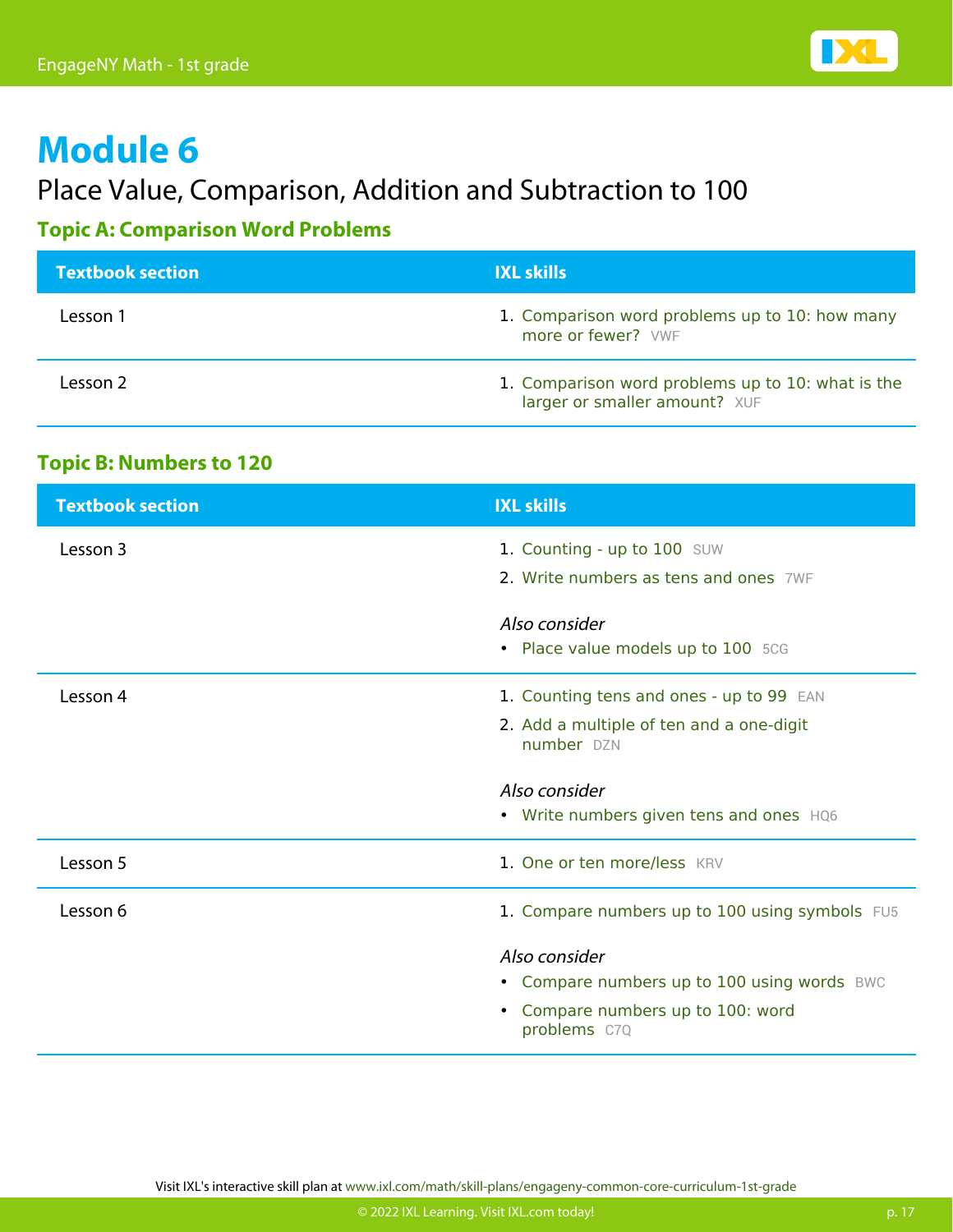

| Lesson 7 | 1. Counting on a number chart - up to 120 W2E<br>2. Sequences - count up by 1 QMP |
|----------|-----------------------------------------------------------------------------------|
|          | Also consider<br>• Counting forward - up to 120 VZR                               |
| Lesson 8 | 1. Write numbers as hundreds, tens, and ones - up<br>to $120$ HPV                 |
| Lesson 9 | 1. Counting objects to 120 5YF                                                    |
|          | Also consider<br>• Place value models up to 120 YDR                               |

### **Topic C: Addition to 100 Using Place Value Understanding**

| <b>Textbook section</b> | <b>IXL skills</b>                                                     |
|-------------------------|-----------------------------------------------------------------------|
| Lesson 10               | 1. Add and subtract two multiples of ten EA6                          |
| Lesson 11               | 1. Use models to add a multiple of ten and a two-<br>digit number CSV |
|                         | 2. Add a multiple of ten and a two-digit<br>number LNL                |
| Lesson 12               | 1. Use models to add two-digit numbers - without<br>regrouping GJJ    |
|                         | 2. Add two-digit numbers without regrouping -<br>sums to 100 VZW      |
| Lesson 13               | 1. Add two-digit numbers with regrouping C2B                          |
| Lesson 14               | Also consider                                                         |
|                         | • Addition word problems - up to two digits T9S                       |
| Lesson 15               | 1. Use models to add two-digit numbers - with<br>regrouping CDU       |
| Lesson 16               | 2. Add two-digit numbers with regrouping - sums to<br>100 QHX         |
| Lesson 17               | Also consider                                                         |
|                         |                                                                       |
|                         | • Add two-digit numbers - word problems GCY                           |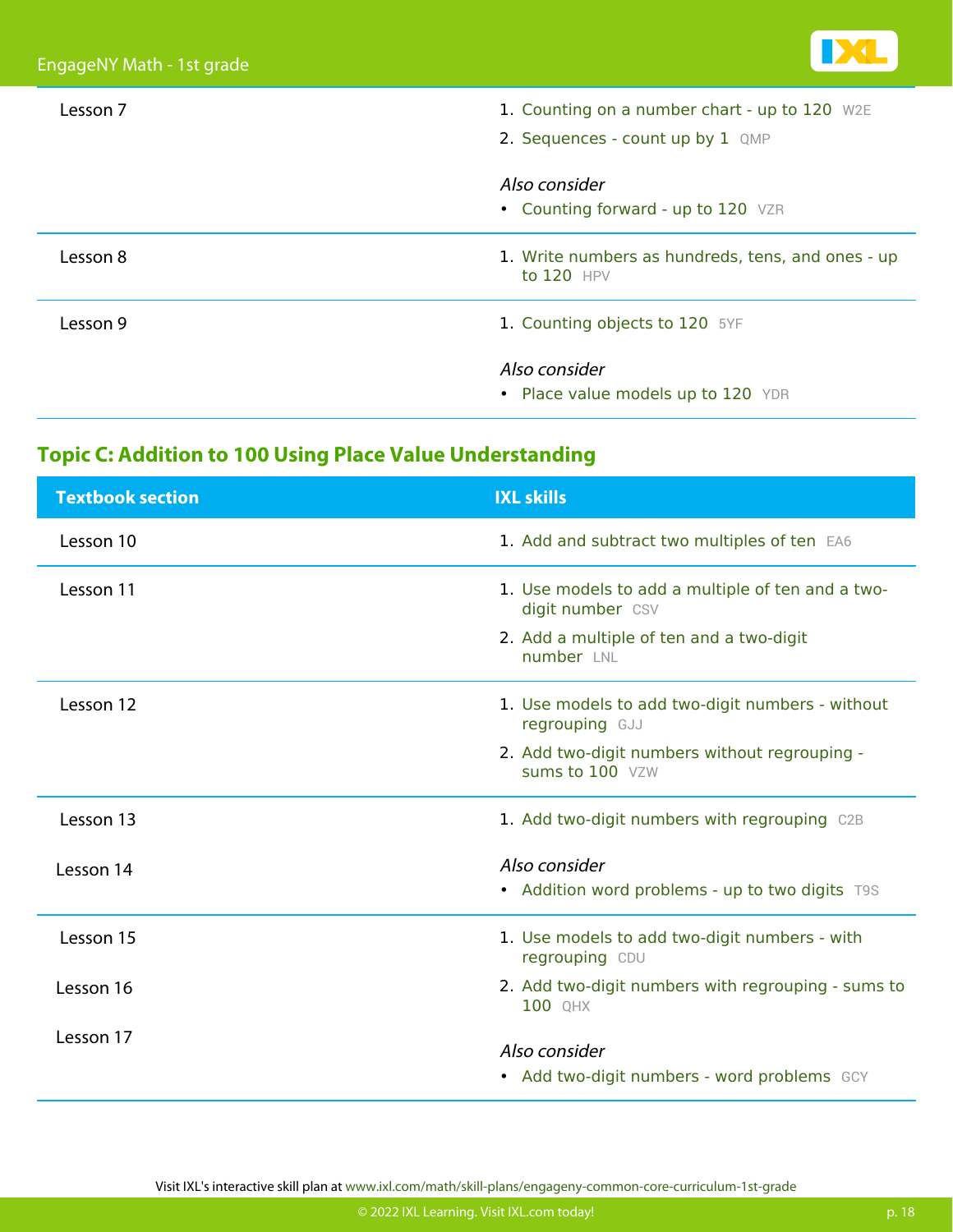

### **Topic D: Varied Place Value Strategies for Addition to 100**

| <b>Textbook section</b> | <b>IXL skills</b>            |
|-------------------------|------------------------------|
| Lesson 18               | 1. Add two-digit numbers S8F |
| Lesson 19               |                              |

### **Topic E: Coins and Their Values**

| <b>Textbook section</b> | <b>IXL skills</b>                                         |
|-------------------------|-----------------------------------------------------------|
| Lesson 20               | 1. Names and values of pennies, nickels, and<br>dimes 6PY |
|                         | 2. Exchanging coins - pennies, nickels, and<br>dimes HVR  |
|                         | Also consider                                             |
|                         | • Count pennies, nickels, and dimes UED                   |
|                         |                                                           |
| Lesson 21               | 1. Names and values of common coins FT2                   |
|                         | 2. Exchanging coins - with pictures WXU                   |
|                         | 3. Exchanging coins HSW                                   |
|                         |                                                           |
|                         | Also consider                                             |
|                         | • Count pennies, nickels, dimes, and quarters 8AK         |
| Lesson 22               | 1. Count on with pennies USC                              |
| Lesson 23               | Also consider                                             |
|                         | • Compare money amounts VJA                               |
| Lesson 24               | 1. Count pennies and dimes XAM                            |
|                         | Also consider                                             |
|                         | • Exchanging pennies and dimes WF7                        |
|                         | • Exchanging pennies, dimes, and dollars VRG              |
|                         |                                                           |